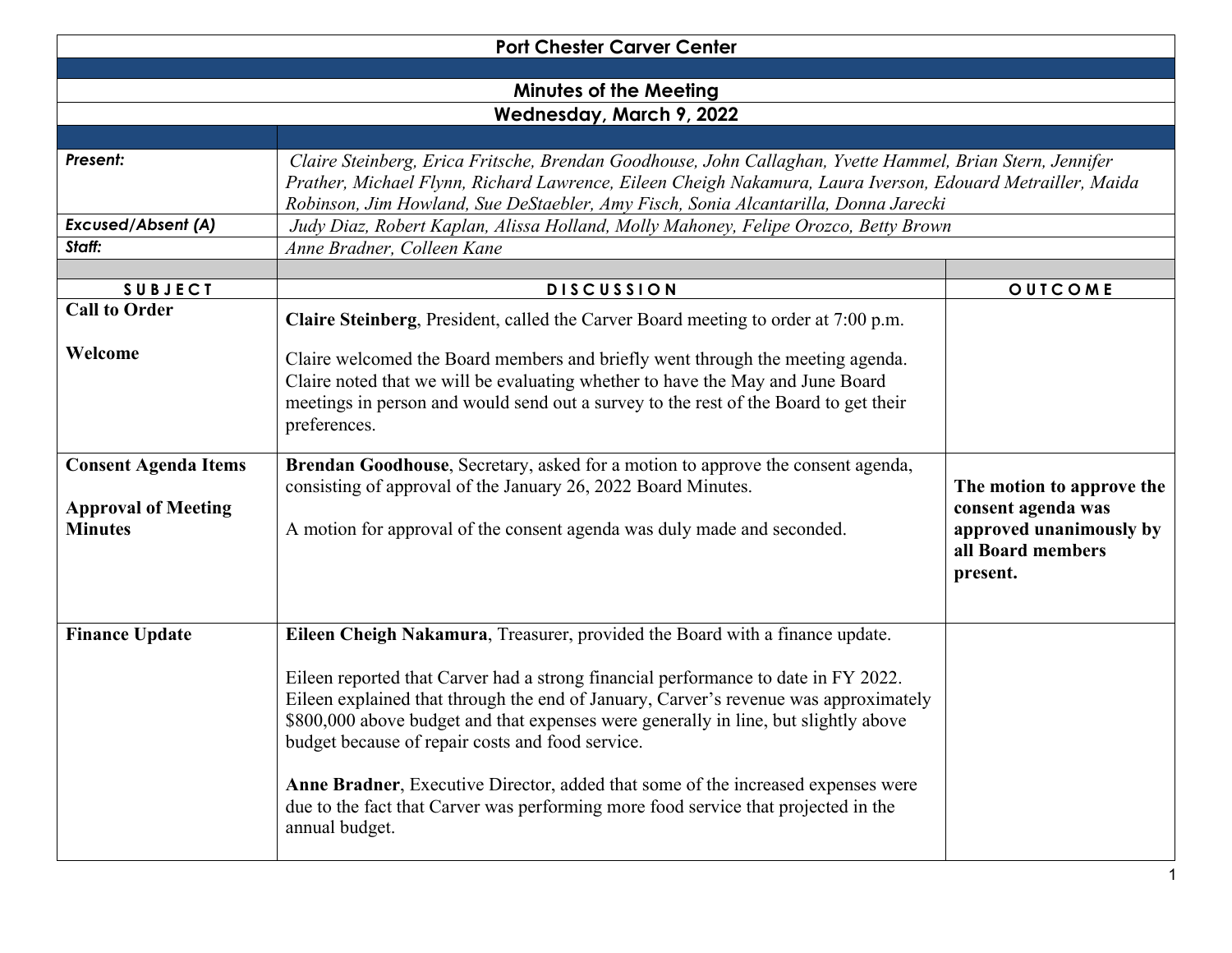| Eileen then addressed the costs of the boiler replacement project (the "Project"), first<br>noting that the Finance Committee was discussing having a separate capital budget<br>(apart from the operating budget) in the future.                                                                                                                                                                                                |                                                                                                                                                       |
|----------------------------------------------------------------------------------------------------------------------------------------------------------------------------------------------------------------------------------------------------------------------------------------------------------------------------------------------------------------------------------------------------------------------------------|-------------------------------------------------------------------------------------------------------------------------------------------------------|
| Anne reported that Carver had received an updated estimate from Hudson Valley<br>Plumbing at a reduced cost. This was because Edison Venegas offered to act as the<br>general contractor for the project on a pro bono basis.                                                                                                                                                                                                    |                                                                                                                                                       |
| Anne reported that one boiler had been installed, work had been performed in the gym<br>to improve temperature controls, and most of the necessary piping had been installed.<br>Anne further explained that Carver wants to keep moving the project forward and the<br>Board was going to be presented with a resolution authorizing the expenditure of the<br>remaining funds for the Project.                                 |                                                                                                                                                       |
| Brendan Goodhouse, Secretary, then introduced a resolution authorizing the<br>expenditure of up to \$330,000 for completion of the project.                                                                                                                                                                                                                                                                                      |                                                                                                                                                       |
| The Board engaged in a discussion regarding the source of funding for the remaining<br>amounts owed (\$330,000) for the Project. Eileen explained that the plan is to pay for<br>the expenses that would be authorized by the resolution through cash and that it would<br>not be necessary to draw from the endowment. Eileen further explained that some of<br>the funds might not have to be paid until the next fiscal year. | The motion to authorize<br>the expenditure of up to<br>\$330,000 towards the<br>boiler replacement project<br>was tabled for future<br>consideration. |
| Anne explained that Carver had ordered all necessary equipment for the Project and<br>the next payment Carver would be required to make is approximately \$184,000. Anne<br>explained that she was requesting authorization for the full \$330,000 now though<br>Carver would not immediately need to spend that amount.                                                                                                         |                                                                                                                                                       |
| The Board discussed various options, including voting on the resolution presented,<br>voting on a resolution to authorize the next tranche of funding, rather than for the<br>entire project, or deferring any vote until the Finance Committee could provide more<br>detailed information regarding the funding of Project costs.                                                                                               |                                                                                                                                                       |
| In response to Board questions and request for more specific information regarding<br>funding for the Project as well as general financial projections, the Finance Committee<br>agreed that it would put together an analysis of deferred maintenance projects and<br>funding sources (cash flow, potential grants, endowment) and the Board could vote on<br>the resolution after receiving that information.                  |                                                                                                                                                       |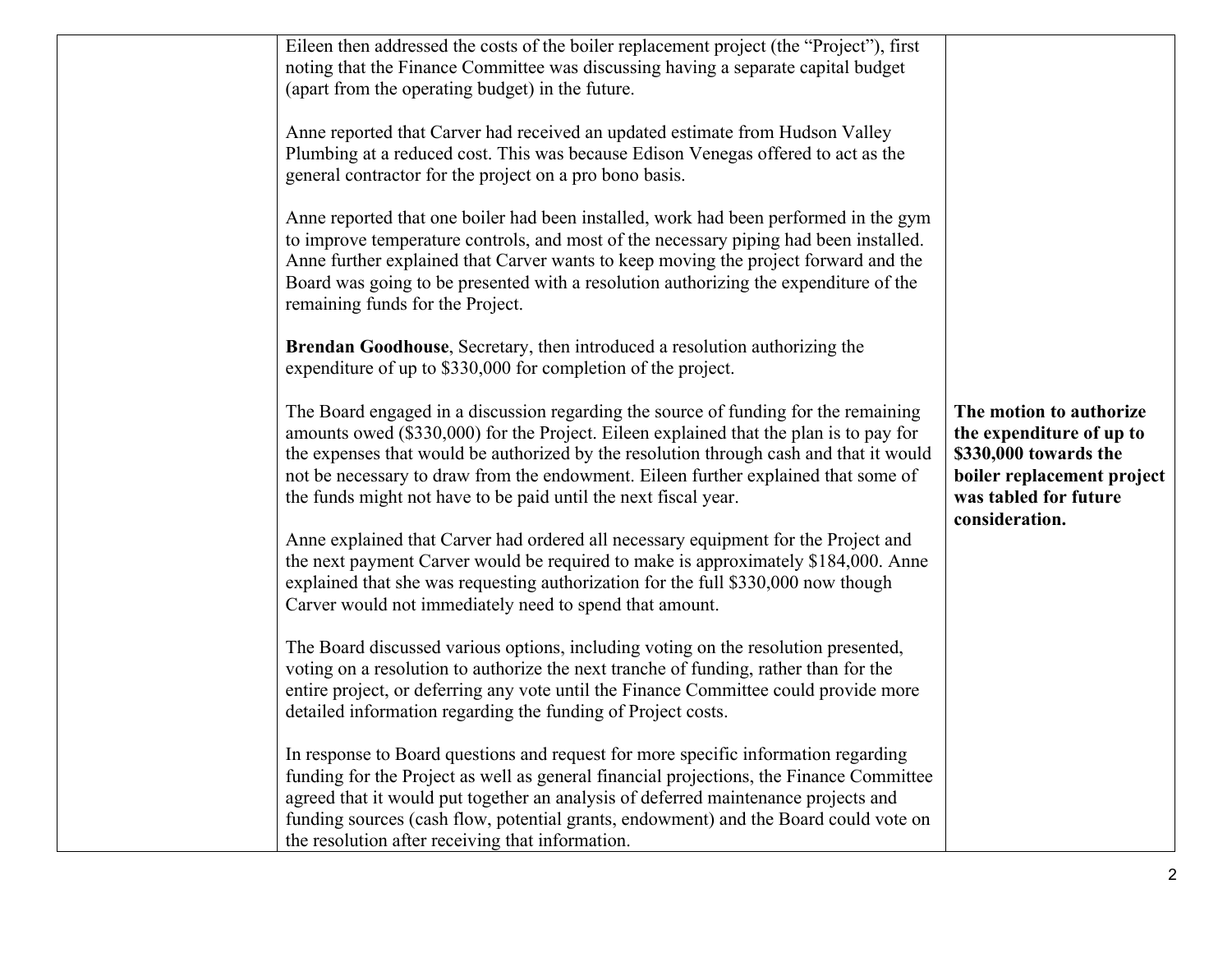|                           | Colleen Kane, Chief Advancement Officer, reported that Carver was in the process of<br>making targeted fundraising efforts for capital improvement projects. And Eileen<br>reported that Carver planned to open a new line of credit, which Carver has<br>traditionally carried, to help bridge any gaps in lumpiness in revenue throughout the<br>fiscal year.<br>The Board agreed to table the resolution, which would be reintroduced after the<br>Finance Committee provided its analysis.                                                                                                                                                                                                                                                                                                             |  |
|---------------------------|------------------------------------------------------------------------------------------------------------------------------------------------------------------------------------------------------------------------------------------------------------------------------------------------------------------------------------------------------------------------------------------------------------------------------------------------------------------------------------------------------------------------------------------------------------------------------------------------------------------------------------------------------------------------------------------------------------------------------------------------------------------------------------------------------------|--|
| <b>Programming Update</b> | Sue DeStaebler, Programming Committee, presented the Board with an update.<br>Sue reported the Carver scholarship application went live the prior week, with<br>applications due April 4. Sue explained that the awards will start at \$1,000 and would<br>be determined by the review committee. Sue explained that to be eligible applicants<br>must be seniors at Port Chester High School, must be registered members at the teen<br>center or a teen scholar, and must have participated in at least 2 activities. Anne and<br>Kelley Gordon-Minott, Carver's Teen Program Director, were part of the application<br>review process (but non-voting). Sue reported that awards would be announced in<br>early May and the scholarship committee was planning an event to celebrate the<br>recipients. |  |
|                           | Anne Bradner reported that Carver will be performing a summer enrichment program<br>for middle school students (approximately 750) and providing breakfast and lunch for<br>all students involved in the program.<br>Anne reported that the Carver Market was back open with extended hours.                                                                                                                                                                                                                                                                                                                                                                                                                                                                                                               |  |
| <b>Advancement Update</b> | Jim Howland, Advancement Committee, and Yvette Hammel, Chair of Benefit<br>Committee, gave an update.<br>Jim reported that through the beginning of March, Carver had raised \$1.5 million<br>above budget. Jim explained the immediate focus of the Advancement Committee was<br>fundraising for capital needs and referred to Colleen's earlier comments regarding<br>these efforts.                                                                                                                                                                                                                                                                                                                                                                                                                     |  |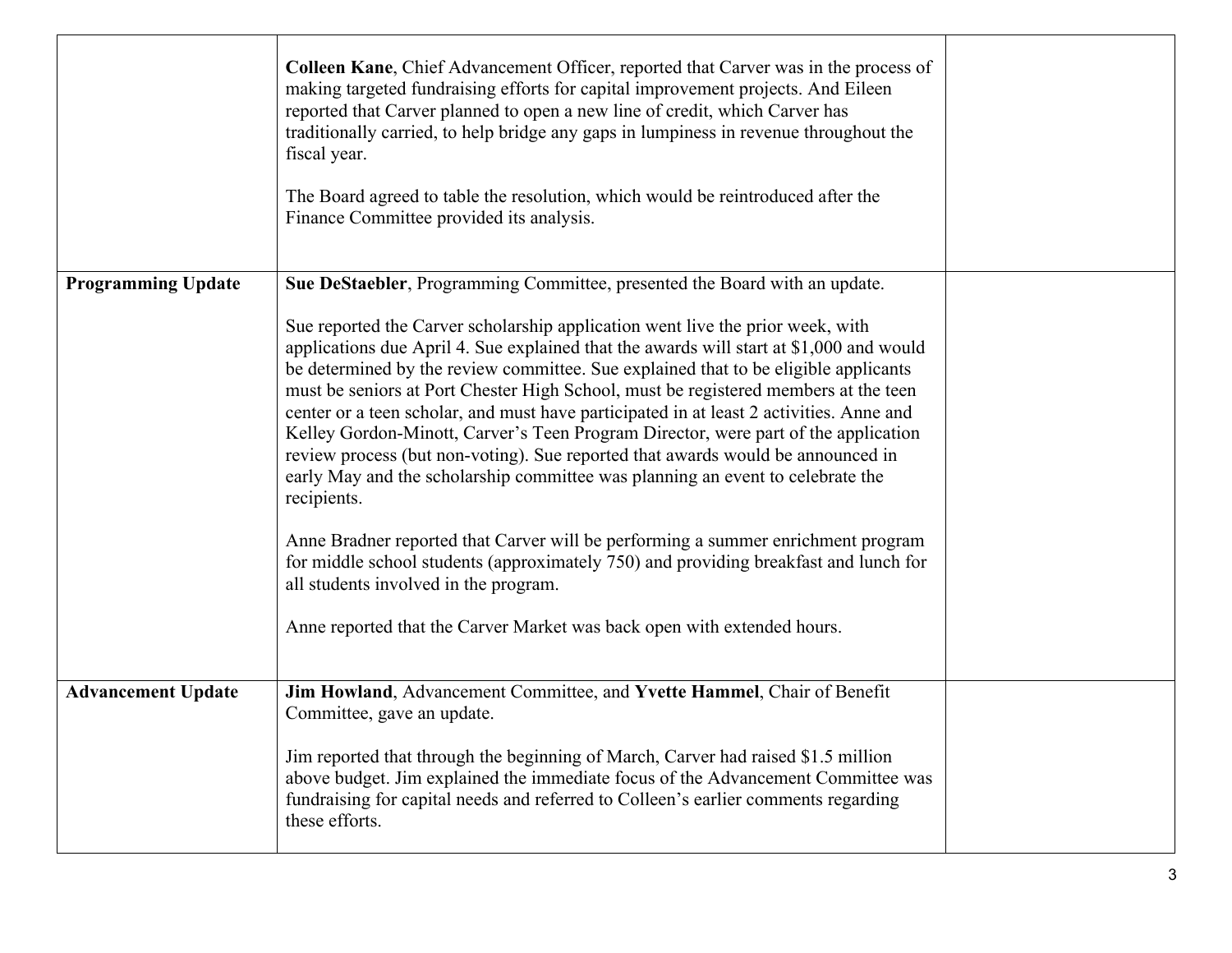|                           | Yvette reported that the invitations for the benefit were being mailed out the next week<br>and the digital invite would go out tomorrow (March 10). Yvette reported that the<br>Benefit Committee's goal was to fill 30 tables for the event.<br>Colleen reported that Carver would be doing a digital event journal and was working<br>on impact videos. Colleen noted that a particular area to target for sponsorship was<br>developers working in the Port Chester area.                                                                                                                                                                                                                                                                                                           |  |
|---------------------------|-----------------------------------------------------------------------------------------------------------------------------------------------------------------------------------------------------------------------------------------------------------------------------------------------------------------------------------------------------------------------------------------------------------------------------------------------------------------------------------------------------------------------------------------------------------------------------------------------------------------------------------------------------------------------------------------------------------------------------------------------------------------------------------------|--|
| <b>Nominations Update</b> | Michael Flynn, Nominations Committee, provided an update.<br>Michael reported that the Nominations Committee was in the process of speaking with<br>potential candidates to fill spots for the 4 people cycling off the Board at the end of the<br>year. Michael encouraged Board members to think about potential candidates that they<br>know and explained that the Nominations Committee is particularly interested in<br>candidates who are attorneys or have facilities knowledge based on the Board<br>members who will need to be replaced.<br>Michael reported the Nominations Committee planned to present a slate of candidates<br>at the next Board meeting.                                                                                                                |  |
| <b>CEO</b> Report         | Anne Bradner, Executive Director, provided an update.<br>Anne reported that the school bus that had been donated to Carver was ready to be<br>picked up and Carver would be able to use it for summer programming and field trips.<br>Anne explained that Carver had launched a search for a chief programming officer and<br>had retained Civitas to assist.<br>Anne reported that Carver was restarting the dinner at noon program. Volunteers will<br>cook extra food on Fridays and then serve it on Saturday. Anne further explained that<br>Caver was seeking to have a rotation of volunteers for this program.<br>Anne reported that County grants (\$139,000 over the next 12 months) would support<br>Carver Market assistance and a Saturday position to run dinner at noon. |  |